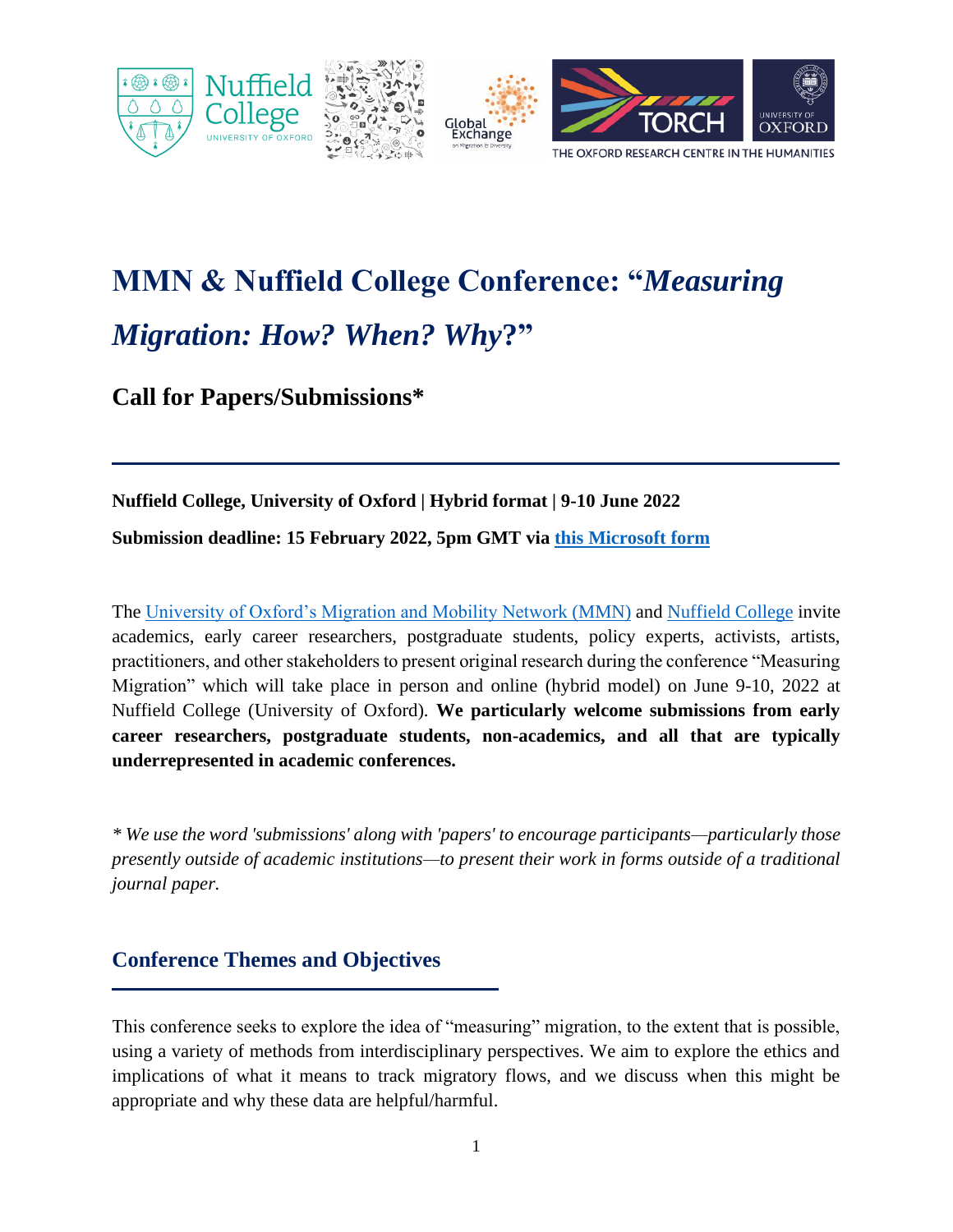

This conference is particularly relevant and timely in light of the many facets of social change. The COVID-19 pandemic has, for many, changed the means of and reasons for migration, and the pandemic has also changed the way researchers have had to collect migration data. Further, advances in fields, such as digital demography, have changed the methods that are used to analyze and visualize data. However, with these burgeoning methods and data, there are increased concerns about data protection and privacy: For example, there are manifold implications for ethics around the use of AI or digital trace data. This conference hopes to bridge these ideas—changing social realities, advances in data and methods, and need for ethical approaches—across different branches of migration research.

The conference will have 5 overarching topics for the 10-15 minute presentations:

#### *1. How do we measure migration? Methods and advancements*:

In this panel, we are interested in methods that measure migrant stock/flows and mobility. Presentations may include (but are not limited to) those that use digital trace data, geolocation data, demographic surveys, population registers, and other forms of documentation.

## *2. When should we measure migration? Ethical considerations of data collection and harm mitigation:*

In this panel, we are interested in understanding motivations and appropriate circumstances for data collection on migration/migrants. We want to throw into question the default assumption that more data is always better, and we hope to collect a panel of presentations that questions the bounds of ethical data collection around migration

#### *3. What are the implications of measuring migration? Policies and implementation*

In this panel, we are interested in the policy implications of measuring migration. What happens when we have migration counts? What are these data used for? Presentations for this panel should reveal evidence of the practical consequences of having sound methods in migration studies

#### *4. How do we represent migration? Developments in data visualization*

In this panel, we are interested in data visualization for migration. How should we convey population flows and counts? Are there differences in visualizations for internal/international migration? What types of data are most conducive to which kinds of visualizations?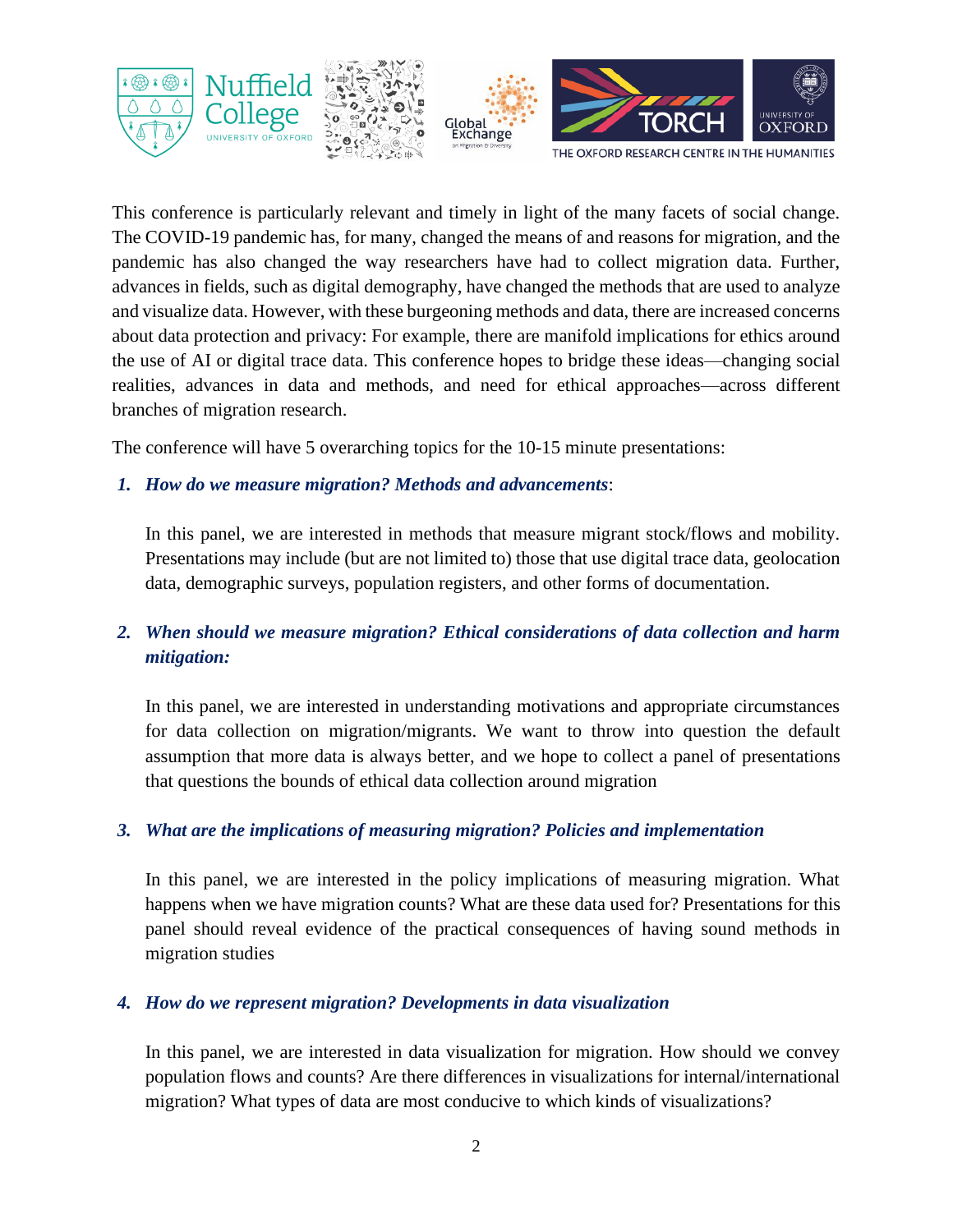

#### *5. How has COVID-19 affected migration and mobility? Crisis and measurement*

In this panel, we are interested in COVID-19 and the way that this has changed the migration landscape, and thus produces methodological challenges. How are the research questions in the pandemic different/similar to those before (or perhaps, after) the pandemic? Are there specific issues relating to measurement that might change from this period?

The conference aims to generate interdisciplinary between and among academics, researchers, practitioners, activists, and all other stakeholders and critical thinkers. Therefore, we invite abstracts from all levels and disciplinary perspectives including, but not limited to, Anthropology, Computer Science, Cultural Studies, Data Science, Demography, Development Studies, Economics, Environmental Studies, Geography, History, Human Sciences, Journalism, Languages, Law, Linguistics, Medicine, Political Science, Psychology, Public Health, Public Policy, Socio-Legal Studies, and Social Policy, Sociology.

## **Confirmed Speakers and Discussants**

**Confirmed speakers include**: [Mina Fazel](https://www.psych.ox.ac.uk/team/mina-fazel) (Department of Psychiatry, University of Oxford); [Isabel Ruiz](https://www.economics.ox.ac.uk/people/isabel-ruiz) (Department of Economics, University of Oxford); [Carlos Vargas-Silva](https://www.compas.ox.ac.uk/people/carlos-vargas-silva/) (Centre on Migration Policy and Society, University of Oxford)

**Confirmed discussants include**: [Madeleine Sumption](https://migrationobservatory.ox.ac.uk/about/people/madeleine-sumption/) (Migration Observatory, University of Oxford) and [Francesco Rampazzo](https://www.demographicscience.ox.ac.uk/francesco-rampazzo) (Leverhulme Centre for Demographic Science, University of Oxford).

## **Submission Guidelines**

To provide a submission, use [this Microsoft form,](https://forms.office.com/Pages/ResponsePage.aspx?id=G96VzPWXk0-0uv5ouFLPkfP1-Fy75etMmR8XbQ-NrfBURUcxSktHUjRVUEFaMkFUNldRSERYOVBWNC4u) which will ask for a 250-500 word abstract/presentation descriptions and a 100-word speaker bio. This form is due by 5pm GMT on February  $15<sup>th</sup>$ , 2022. Please specify with which of the topics (see above) your presentation best aligns. The form will also ask whether the speaker hopes to present virtually or in-person and whether the speaker would like to be considered for need-based travel funding. Decisions will be communicated by March 25<sup>th</sup>, 2022 via email. We welcome submissions that are not based on